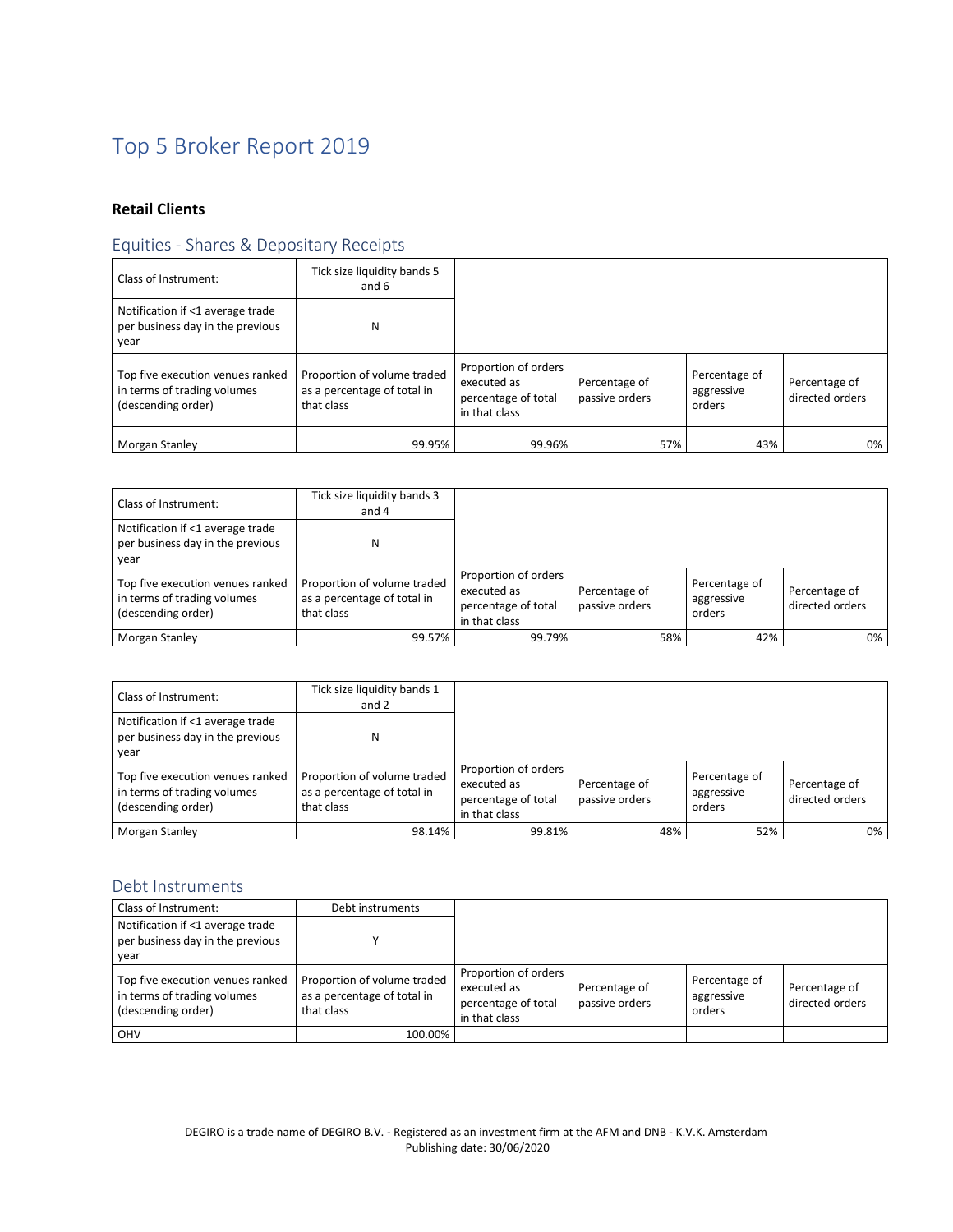#### Interest Rate Derivatives

| Class of Instrument:                                                                  | Interest rates derivatives                                               |                                                                             |                                 |                                       |                                  |
|---------------------------------------------------------------------------------------|--------------------------------------------------------------------------|-----------------------------------------------------------------------------|---------------------------------|---------------------------------------|----------------------------------|
| Notification if <1 average trade<br>per business day in the previous<br>vear          |                                                                          |                                                                             |                                 |                                       |                                  |
| Top five execution venues ranked<br>in terms of trading volumes<br>(descending order) | Proportion of volume traded<br>as a percentage of total in<br>that class | Proportion of orders<br>executed as<br>percentage of total<br>in that class | Percentage of<br>passive orders | Percentage of<br>aggressive<br>orders | Percentage of<br>directed orders |

#### Credit Rate Derivatives

| Class of Instrument:                                                                  | Credit rates derivatives                                                 |                                                                             |                                 |                                       |                                  |
|---------------------------------------------------------------------------------------|--------------------------------------------------------------------------|-----------------------------------------------------------------------------|---------------------------------|---------------------------------------|----------------------------------|
| Notification if <1 average trade<br>per business day in the previous<br>vear          |                                                                          |                                                                             |                                 |                                       |                                  |
| Top five execution venues ranked<br>in terms of trading volumes<br>(descending order) | Proportion of volume traded<br>as a percentage of total in<br>that class | Proportion of orders<br>executed as<br>percentage of total<br>in that class | Percentage of<br>passive orders | Percentage of<br>aggressive<br>orders | Percentage of<br>directed orders |

#### Currency Derivatives

| Class of Instrument:                                                                  | Currency derivatives                                                     |                                                                             |                                 |                                       |                                  |
|---------------------------------------------------------------------------------------|--------------------------------------------------------------------------|-----------------------------------------------------------------------------|---------------------------------|---------------------------------------|----------------------------------|
| Notification if <1 average trade<br>per business day in the previous<br>vear          |                                                                          |                                                                             |                                 |                                       |                                  |
| Top five execution venues ranked<br>in terms of trading volumes<br>(descending order) | Proportion of volume traded<br>as a percentage of total in<br>that class | Proportion of orders<br>executed as<br>percentage of total<br>in that class | Percentage of<br>passive orders | Percentage of<br>aggressive<br>orders | Percentage of<br>directed orders |

#### Structured Finance Instruments

| Class of Instrument:                                                                  | Structured finance<br>instruments                                        |                                                                             |                                 |     |                                       |                                  |
|---------------------------------------------------------------------------------------|--------------------------------------------------------------------------|-----------------------------------------------------------------------------|---------------------------------|-----|---------------------------------------|----------------------------------|
| Notification if <1 average trade<br>per business day in the previous<br>year          | Ν                                                                        |                                                                             |                                 |     |                                       |                                  |
| Top five execution venues ranked<br>in terms of trading volumes<br>(descending order) | Proportion of volume traded<br>as a percentage of total in<br>that class | Proportion of orders<br>executed as<br>percentage of total<br>in that class | Percentage of<br>passive orders |     | Percentage of<br>aggressive<br>orders | Percentage of<br>directed orders |
| <b>CITI</b>                                                                           | 100.00%                                                                  | 100.00%                                                                     |                                 | 38% | 62%                                   | 0%                               |

## Equity Derivatives

| Class of Instrument:                                                                  | (g) Equity Derivatives (i)                                               |                                                                             |                                 |                                       |                                  |
|---------------------------------------------------------------------------------------|--------------------------------------------------------------------------|-----------------------------------------------------------------------------|---------------------------------|---------------------------------------|----------------------------------|
| Notification if <1 average trade<br>per business day in the previous<br>year          | N                                                                        |                                                                             |                                 |                                       |                                  |
| Top five execution venues ranked<br>in terms of trading volumes<br>(descending order) | Proportion of volume traded<br>as a percentage of total in<br>that class | Proportion of orders<br>executed as<br>percentage of total<br>in that class | Percentage of<br>passive orders | Percentage of<br>aggressive<br>orders | Percentage of<br>directed orders |
| Societe Generale                                                                      | 89.03%                                                                   | 8.13%                                                                       | 81%                             | 19%                                   | $0\%$                            |
| <b>Morgan Stanley</b>                                                                 | 10.93%                                                                   | 91.03%                                                                      | 89%                             | 11%                                   | 0%                               |
| <b>ABN Amro Clearing Bank</b>                                                         | 0.05%                                                                    | 0.84%                                                                       | 86%                             | 14%                                   | $0\%$                            |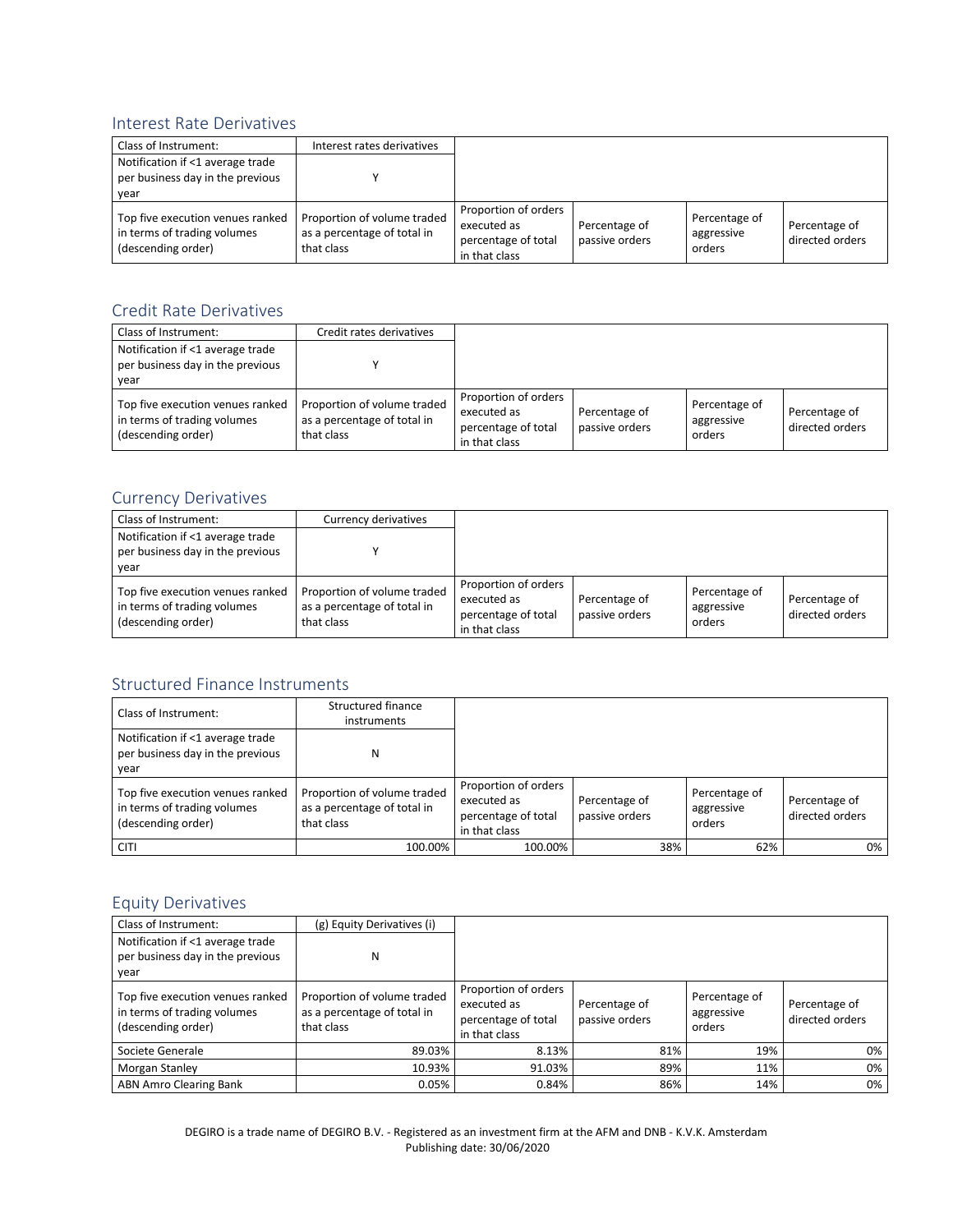## Securitized Derivatives

| Class of Instrument:                                                                  | Securitized Derivatives (i)                                              |                                                                             |                                 |                                       |                                  |
|---------------------------------------------------------------------------------------|--------------------------------------------------------------------------|-----------------------------------------------------------------------------|---------------------------------|---------------------------------------|----------------------------------|
| Notification if <1 average trade<br>per business day in the previous<br>year          |                                                                          |                                                                             |                                 |                                       |                                  |
| Top five execution venues ranked<br>in terms of trading volumes<br>(descending order) | Proportion of volume traded<br>as a percentage of total in<br>that class | Proportion of orders<br>executed as<br>percentage of total<br>in that class | Percentage of<br>passive orders | Percentage of<br>aggressive<br>orders | Percentage of<br>directed orders |
| Morgan Stanley                                                                        | 100.00%                                                                  | 100.00%                                                                     | 34%                             | 66%                                   | $0\%$                            |

## Commodities Derivatives and Emission Allowances Derivatives

| Class of Instrument:                                                                  | Commodities derivatives and<br>emission allowances<br>Derivatives        |                                                                             |                                 |                                       |                                  |
|---------------------------------------------------------------------------------------|--------------------------------------------------------------------------|-----------------------------------------------------------------------------|---------------------------------|---------------------------------------|----------------------------------|
| Notification if <1 average trade<br>per business day in the previous<br>year          |                                                                          |                                                                             |                                 |                                       |                                  |
| Top five execution venues ranked<br>in terms of trading volumes<br>(descending order) | Proportion of volume traded<br>as a percentage of total in<br>that class | Proportion of orders<br>executed as<br>percentage of total<br>in that class | Percentage of<br>passive orders | Percentage of<br>aggressive<br>orders | Percentage of<br>directed orders |
|                                                                                       |                                                                          |                                                                             |                                 |                                       |                                  |

## Contracts for Difference

| Class of Instrument:                                                                  | (i) Contracts for difference                                             |                                                                             |                                 |     |                                       |                                  |
|---------------------------------------------------------------------------------------|--------------------------------------------------------------------------|-----------------------------------------------------------------------------|---------------------------------|-----|---------------------------------------|----------------------------------|
| Notification if <1 average trade<br>per business day in the previous<br>vear          | Ν                                                                        |                                                                             |                                 |     |                                       |                                  |
| Top five execution venues ranked<br>in terms of trading volumes<br>(descending order) | Proportion of volume traded<br>as a percentage of total in<br>that class | Proportion of orders<br>executed as<br>percentage of total<br>in that class | Percentage of<br>passive orders |     | Percentage of<br>aggressive<br>orders | Percentage of<br>directed orders |
| Morgan Stanley                                                                        | 100.00%                                                                  | 100.00%                                                                     |                                 | 57% | 43%                                   | 0%                               |

# Exchange traded products (ETFs, ETNs and ETCs)

| Class of Instrument:                                                                  | (k) Exchange traded<br>products (ETFs, ETNs and<br>ETCs)                 |                                                                             |                                 |                                       |                                  |
|---------------------------------------------------------------------------------------|--------------------------------------------------------------------------|-----------------------------------------------------------------------------|---------------------------------|---------------------------------------|----------------------------------|
| Notification if <1 average trade<br>per business day in the previous<br>vear          | Ν                                                                        |                                                                             |                                 |                                       |                                  |
| Top five execution venues ranked<br>in terms of trading volumes<br>(descending order) | Proportion of volume traded<br>as a percentage of total in<br>that class | Proportion of orders<br>executed as<br>percentage of total<br>in that class | Percentage of<br>passive orders | Percentage of<br>aggressive<br>orders | Percentage of<br>directed orders |
| Morgan Stanley                                                                        | 100.00%                                                                  | 100.00%                                                                     | 43%                             | 57%                                   | 0%                               |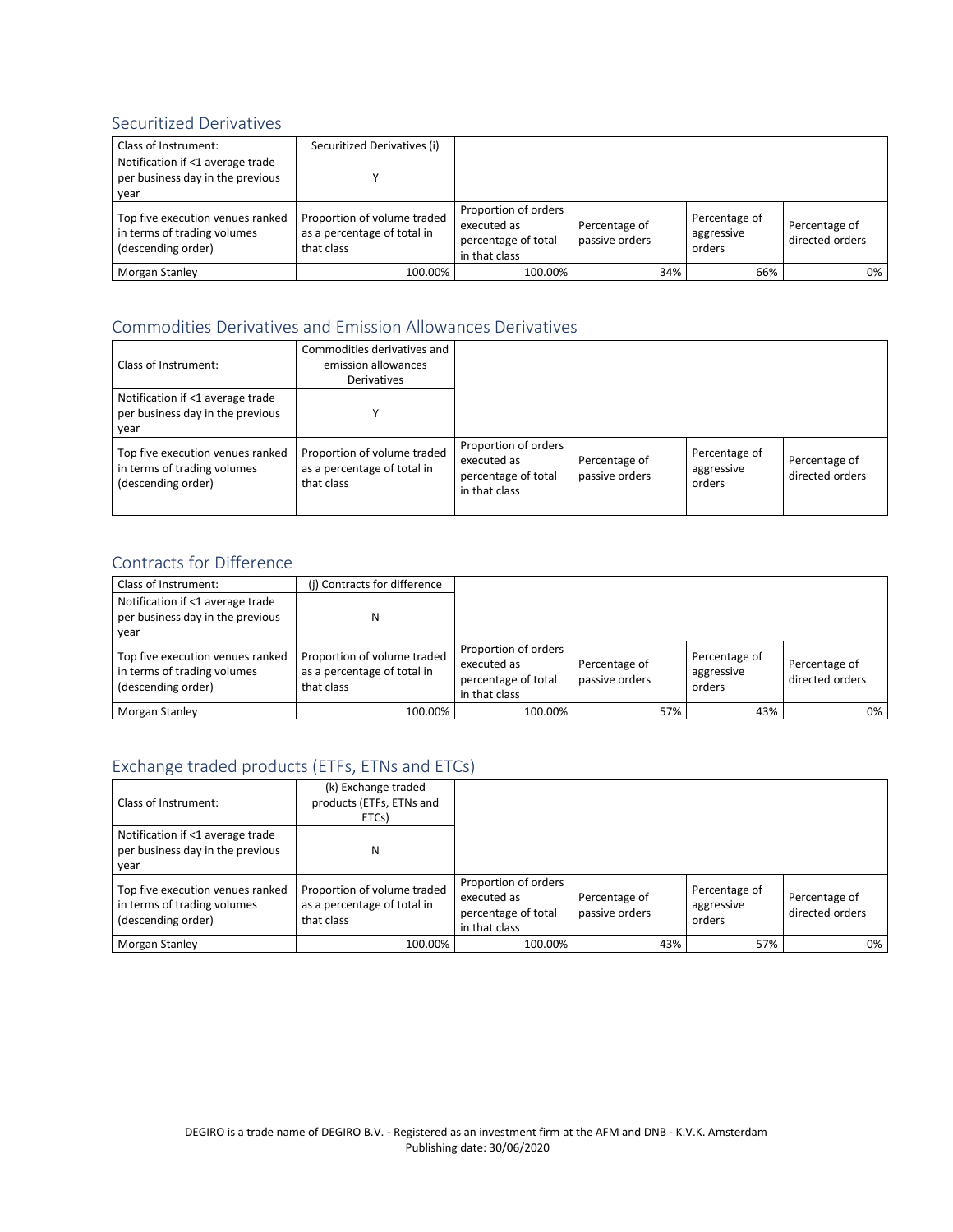## **Prof Clients**

# Equities - Shares & Depositary Receipts

| Class of Instrument:                                                                  | Tick size liquidity bands 5<br>and 6                                     |                                                                             |                                 |                                    |                                  |
|---------------------------------------------------------------------------------------|--------------------------------------------------------------------------|-----------------------------------------------------------------------------|---------------------------------|------------------------------------|----------------------------------|
| Notification if <1 average<br>trade per business day in<br>the previous year          | N                                                                        |                                                                             |                                 |                                    |                                  |
| Top five execution venues<br>ranked in terms of trading<br>volumes (descending order) | Proportion of volume<br>traded as a percentage of<br>total in that class | Proportion of orders<br>executed as<br>percentage of total<br>in that class | Percentage of passive<br>orders | Percentage of<br>aggressive orders | Percentage of<br>directed orders |
| Morgan Stanley                                                                        | 100.00%                                                                  | 100.00%                                                                     | 28%                             | 72%                                | 0%                               |

| Class of Instrument:                                                                  | Tick size liquidity bands 3<br>and 4                                     |                                                                             |                                 |                                    |                                  |
|---------------------------------------------------------------------------------------|--------------------------------------------------------------------------|-----------------------------------------------------------------------------|---------------------------------|------------------------------------|----------------------------------|
| Notification if <1 average<br>trade per business day in<br>the previous year          | N                                                                        |                                                                             |                                 |                                    |                                  |
| Top five execution venues<br>ranked in terms of trading<br>volumes (descending order) | Proportion of volume<br>traded as a percentage of<br>total in that class | Proportion of orders<br>executed as<br>percentage of total<br>in that class | Percentage of passive<br>orders | Percentage of<br>aggressive orders | Percentage of<br>directed orders |
| Morgan Stanley                                                                        | 100.00%                                                                  | 100.00%                                                                     | 20%                             | 80%                                | 0%                               |

| Class of Instrument:                                                                  | Tick size liquidity bands 1<br>and 2                                     |                                                                             |                                 |                                    |                                  |
|---------------------------------------------------------------------------------------|--------------------------------------------------------------------------|-----------------------------------------------------------------------------|---------------------------------|------------------------------------|----------------------------------|
| Notification if <1 average<br>trade per business day in<br>the previous year          |                                                                          |                                                                             |                                 |                                    |                                  |
| Top five execution venues<br>ranked in terms of trading<br>volumes (descending order) | Proportion of volume<br>traded as a percentage of<br>total in that class | Proportion of orders<br>executed as<br>percentage of total<br>in that class | Percentage of passive<br>orders | Percentage of<br>aggressive orders | Percentage of<br>directed orders |
| Morgan Stanley                                                                        | 100.00%                                                                  | 100.00%                                                                     | 7%                              | 93%                                | 0%                               |

#### Debt Intruments

| Class of Instrument:                                                                  | Debt instruments                                                         |                                                                             |                                 |                                    |                                  |
|---------------------------------------------------------------------------------------|--------------------------------------------------------------------------|-----------------------------------------------------------------------------|---------------------------------|------------------------------------|----------------------------------|
| Notification if <1 average<br>trade per business day in                               |                                                                          |                                                                             |                                 |                                    |                                  |
| the previous year                                                                     |                                                                          |                                                                             |                                 |                                    |                                  |
| Top five execution venues<br>ranked in terms of trading<br>volumes (descending order) | Proportion of volume<br>traded as a percentage of<br>total in that class | Proportion of orders<br>executed as<br>percentage of total<br>in that class | Percentage of passive<br>orders | Percentage of<br>aggressive orders | Percentage of<br>directed orders |
| <b>OHV</b>                                                                            | 100.00%                                                                  |                                                                             |                                 |                                    |                                  |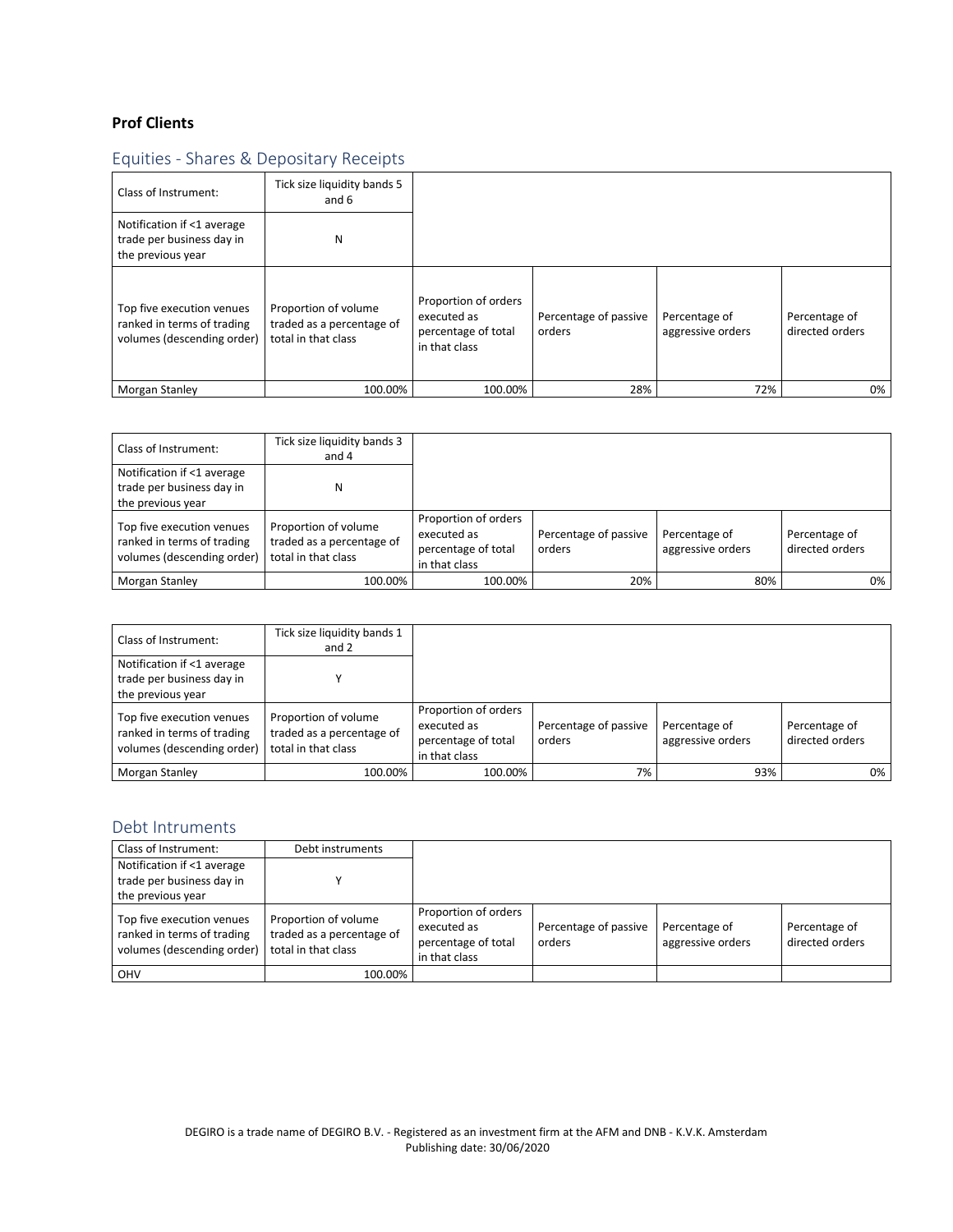#### Interest Rate Derivatives

| Class of Instrument:                                                                  | Interest rates derivatives                                               |                                                                             |                                 |                                    |                                  |
|---------------------------------------------------------------------------------------|--------------------------------------------------------------------------|-----------------------------------------------------------------------------|---------------------------------|------------------------------------|----------------------------------|
| Notification if <1 average                                                            |                                                                          |                                                                             |                                 |                                    |                                  |
| trade per business day in                                                             |                                                                          |                                                                             |                                 |                                    |                                  |
| the previous year                                                                     |                                                                          |                                                                             |                                 |                                    |                                  |
| Top five execution venues<br>ranked in terms of trading<br>volumes (descending order) | Proportion of volume<br>traded as a percentage of<br>total in that class | Proportion of orders<br>executed as<br>percentage of total<br>in that class | Percentage of passive<br>orders | Percentage of<br>aggressive orders | Percentage of<br>directed orders |
|                                                                                       |                                                                          |                                                                             |                                 |                                    |                                  |

#### Credit Rate Derivatives

| Class of Instrument:                                                                  | Credit rates derivatives                                                 |                                                                             |                                 |                                    |                                  |
|---------------------------------------------------------------------------------------|--------------------------------------------------------------------------|-----------------------------------------------------------------------------|---------------------------------|------------------------------------|----------------------------------|
| Notification if <1 average                                                            |                                                                          |                                                                             |                                 |                                    |                                  |
| trade per business day in                                                             |                                                                          |                                                                             |                                 |                                    |                                  |
| the previous year                                                                     |                                                                          |                                                                             |                                 |                                    |                                  |
| Top five execution venues<br>ranked in terms of trading<br>volumes (descending order) | Proportion of volume<br>traded as a percentage of<br>total in that class | Proportion of orders<br>executed as<br>percentage of total<br>in that class | Percentage of passive<br>orders | Percentage of<br>aggressive orders | Percentage of<br>directed orders |
|                                                                                       |                                                                          |                                                                             |                                 |                                    |                                  |

#### Currency Derivatives

| Class of Instrument:                                                                  | Currency derivatives                                                     |                                                                             |                                 |                                    |                                  |
|---------------------------------------------------------------------------------------|--------------------------------------------------------------------------|-----------------------------------------------------------------------------|---------------------------------|------------------------------------|----------------------------------|
| Notification if <1 average<br>trade per business day in<br>the previous year          |                                                                          |                                                                             |                                 |                                    |                                  |
| Top five execution venues<br>ranked in terms of trading<br>volumes (descending order) | Proportion of volume<br>traded as a percentage of<br>total in that class | Proportion of orders<br>executed as<br>percentage of total<br>in that class | Percentage of passive<br>orders | Percentage of<br>aggressive orders | Percentage of<br>directed orders |
|                                                                                       |                                                                          |                                                                             |                                 |                                    |                                  |

## Structured Finance Instruments

| <b>CITI</b>                                                                           | Structured finance<br>instruments                                        |                                                                             |                                 |                                    |                                  |
|---------------------------------------------------------------------------------------|--------------------------------------------------------------------------|-----------------------------------------------------------------------------|---------------------------------|------------------------------------|----------------------------------|
| Notification if <1 average<br>trade per business day in<br>the previous year          |                                                                          |                                                                             |                                 |                                    |                                  |
| Top five execution venues<br>ranked in terms of trading<br>volumes (descending order) | Proportion of volume<br>traded as a percentage of<br>total in that class | Proportion of orders<br>executed as<br>percentage of total<br>in that class | Percentage of passive<br>orders | Percentage of<br>aggressive orders | Percentage of<br>directed orders |
| <b>CITI</b>                                                                           | 100.00%                                                                  | 100.00%                                                                     | 30%                             | 70%                                | 0%                               |

## Equity Derivatives

| Class of Instrument:                                                                  | (g) Equity Derivatives (i)                                               |                                                                             |                                 |                                    |                                  |
|---------------------------------------------------------------------------------------|--------------------------------------------------------------------------|-----------------------------------------------------------------------------|---------------------------------|------------------------------------|----------------------------------|
| Notification if <1 average<br>trade per business day in<br>the previous year          |                                                                          |                                                                             |                                 |                                    |                                  |
| Top five execution venues<br>ranked in terms of trading<br>volumes (descending order) | Proportion of volume<br>traded as a percentage of<br>total in that class | Proportion of orders<br>executed as<br>percentage of total<br>in that class | Percentage of passive<br>orders | Percentage of<br>aggressive orders | Percentage of<br>directed orders |
| Morgan Stanley                                                                        | 100.00%                                                                  | 100.00%                                                                     | 71%                             | 29%                                | 0%                               |

DEGIRO is a trade name of DEGIRO B.V. - Registered as an investment firm at the AFM and DNB - K.V.K. Amsterdam Publishing date: 30/06/2020